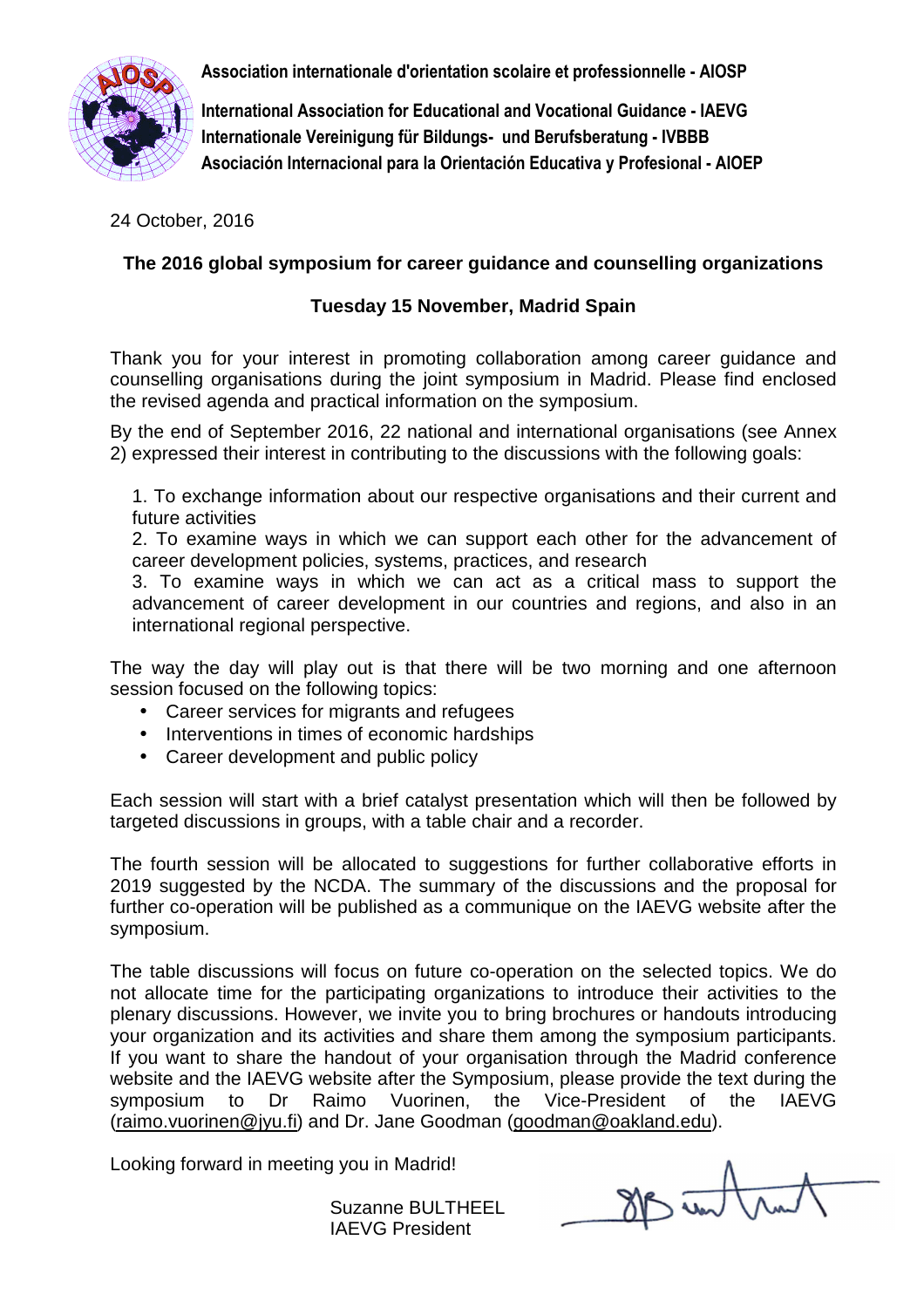Annex 1

## **The 2016 global symposium for career guidance and counselling organizations**

Tuesday 15 November 2016 Paseo Senda del Rey, 7 CP.: 28040, Madrid - Spain

## Draft agenda

9 :00 **Welcome**

Ms. Suzanne Bultheel, President, IAEVG

9 :15 **Synthesis of the current and future activities of the participating organisations**

Jane Goodman,

Raimo Vuorinen, Finnish Institute for Educational Research, University of Jyväskylä

### 9:30 **Theme 1: Career services for migrants and refugees**

Catalyst presentation by Pedro Moreno da Fonseca, Expert, Cedefop

Table discussions on potential joint actions

10:30 Break

### 11:00 **Theme 2: Interventions in times of economic hardships**

Catalyst presentation on behalf of the Unesco chair in lifelong guidance and counselling by Dr. Jacques Pouyaud, Maitre de conférences en psychologie Université de Bordeaux & Prof Gabriela Aisenson, Universidad de Buenos Aires

Table discussions on potential joint actions

12:00 Lunch

### 13:00 **Theme 3: Career development and public policy**

Catalyst presentation by Dr. John McCarthy, Director, International Centre for Career Development and Public Policies

Table discussions on potential joint actions

- 14:15 Break
- 14:30 **Theme 4: Collaboration among international individuals and organizations to develop mutual goals and objectives.**

Catalyst presentation by Spencer Niles, Dean and Professor, School of Education, The College of William & Mary

15:30 **Closing discussions**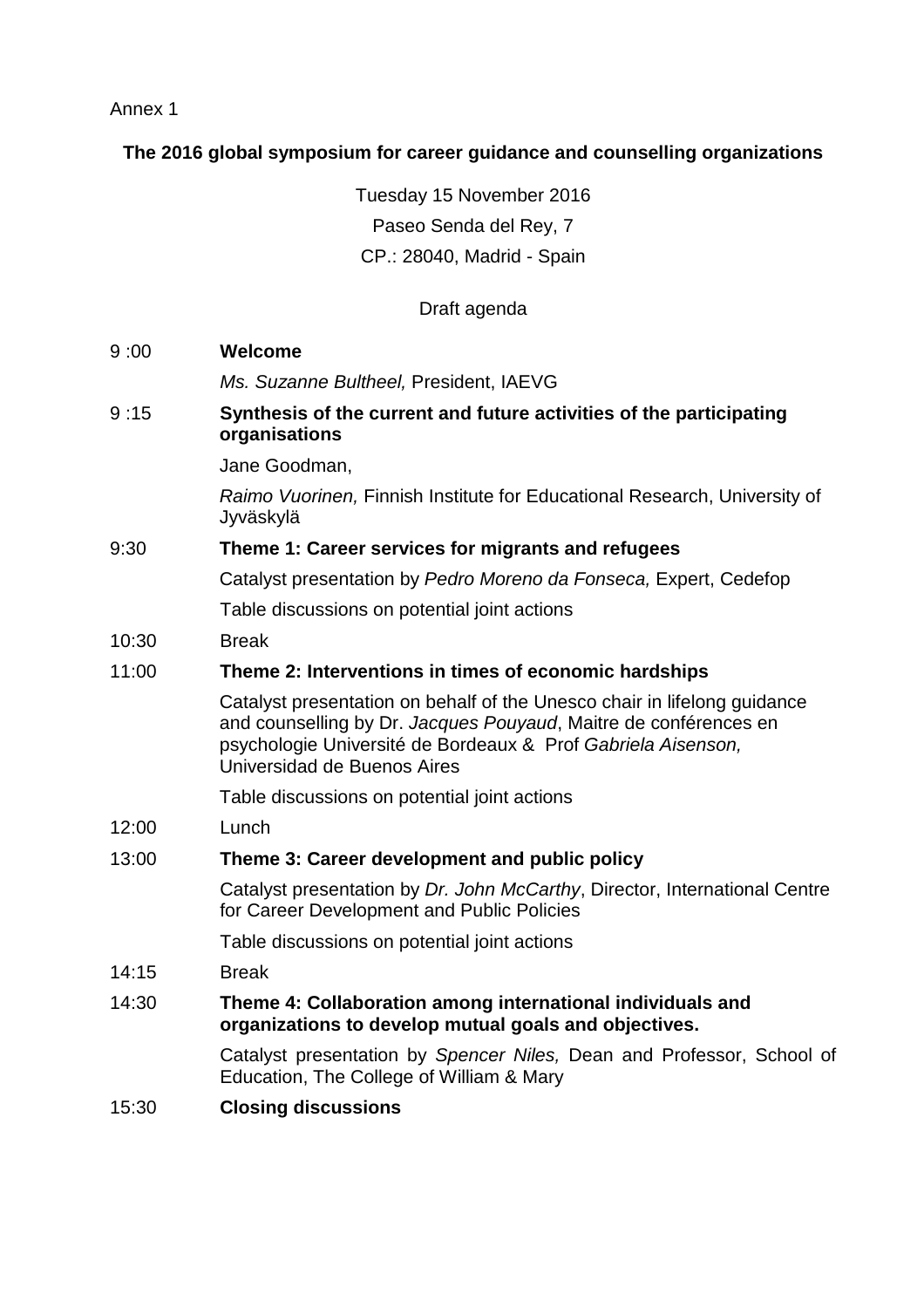Participating organisations

| Organisation                                    | <b>Contact</b><br><b>Person</b> | email                         | <b>Country</b>                 |
|-------------------------------------------------|---------------------------------|-------------------------------|--------------------------------|
| <b>ACOP-France</b>                              | Sylvie Amici                    | sylvie.amici@acop-asso.org    | France                         |
|                                                 |                                 |                               |                                |
|                                                 | Florence<br>Pages               | sylvie.amici@gmail.com        |                                |
| AMPO and the                                    | Gabriela                        | gabicabrera60@hotmail.com     |                                |
| Latin American<br>Network of                    | Cabrera                         |                               |                                |
| Professional                                    |                                 |                               |                                |
| Guidance                                        |                                 |                               |                                |
| Cedefop                                         | Dr Pedro                        | Pedro.MORENO-DA-              |                                |
|                                                 | Moreno da<br>Fonseca            | FONSECA@cedefop.europa.eu     |                                |
| Centro Studi<br>Pluriversum                     | Giulio Iannis                   | giulio.iannis@gmail.com       | Italy                          |
| <b>CCDF</b>                                     | Sareena<br>Hopkins              | s.hopkins@ccdf.ca             | CA                             |
|                                                 |                                 | d.bell@ccdf.ca                |                                |
|                                                 | <b>Donnalee Bell</b>            |                               |                                |
| <b>CDAA</b>                                     | Andrew<br>Rimington             | nationalpresident@cdaa.org.au | Australia                      |
| <b>CICA</b>                                     | <b>Martin Smith</b>             | martin@uow.edu.au             | Australia                      |
|                                                 |                                 |                               |                                |
|                                                 | Mary                            | Mary McMahon                  |                                |
|                                                 | McMahon                         | marylmcmahon@uq.edu.au        |                                |
|                                                 |                                 |                               |                                |
| <b>DVB - Deutscher</b>                          | Heiner                          | heiner.bleckmann@wanadoo.fr   | Germany                        |
| Verband für                                     | <b>Bleckmann</b>                |                               |                                |
| Bildungs- und<br>Berufsberatung                 | Anna Royon-                     |                               |                                |
|                                                 | Weigelt                         | arw@respea.com                |                                |
|                                                 |                                 |                               |                                |
|                                                 | Prof. Achim<br>Ertelt           | prof.ertelt@gmx.net           |                                |
| Euroguidance<br><b>Network</b>                  | Nina Ahlroos                    | nina.ahlroos@uhr.se           | Euroguidance<br><b>Network</b> |
|                                                 | Margit Rammo                    | margit.rammo@innove.ee        |                                |
| European                                        | <b>Nikos</b>                    | nikos.stathopoulos@yahoo.com  | Greece                         |
| Association for                                 | Stathopoulos                    |                               |                                |
| <b>Career Guidance</b>                          | Karen Schober                   | Karen@schober-brinkmann.de    |                                |
| <b>German National</b><br><b>Guidance Forum</b> |                                 |                               | Germany                        |
| International                                   | "Dione Mifsud"                  | dione.mifsud@um.edu.mt        | Malta                          |
| Association for                                 |                                 |                               |                                |
| Counselling (IAC)                               |                                 |                               |                                |
|                                                 |                                 |                               |                                |